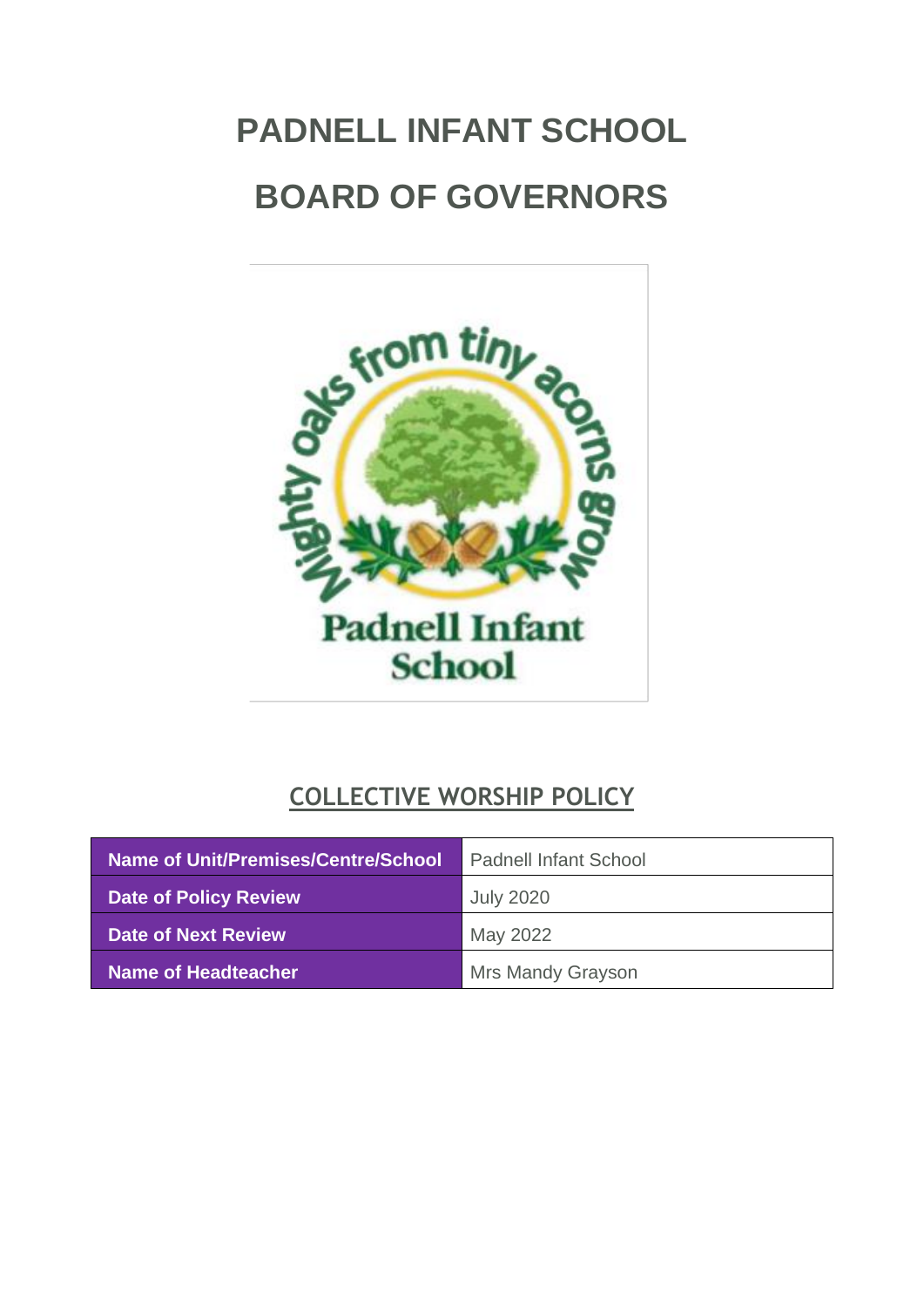## <span id="page-1-0"></span>**Administration Record**

| <b>Issue</b>   | <b>Modification</b>       | <b>Approved</b>  |
|----------------|---------------------------|------------------|
|                | For FGB Approval          | 29 October 2018  |
| 1.1            | FGB Comments Incorporated | 01 November 2018 |
| $\overline{2}$ | For FGB Approval          | 13 July 2020     |
|                |                           |                  |
|                |                           |                  |
|                |                           |                  |
|                |                           |                  |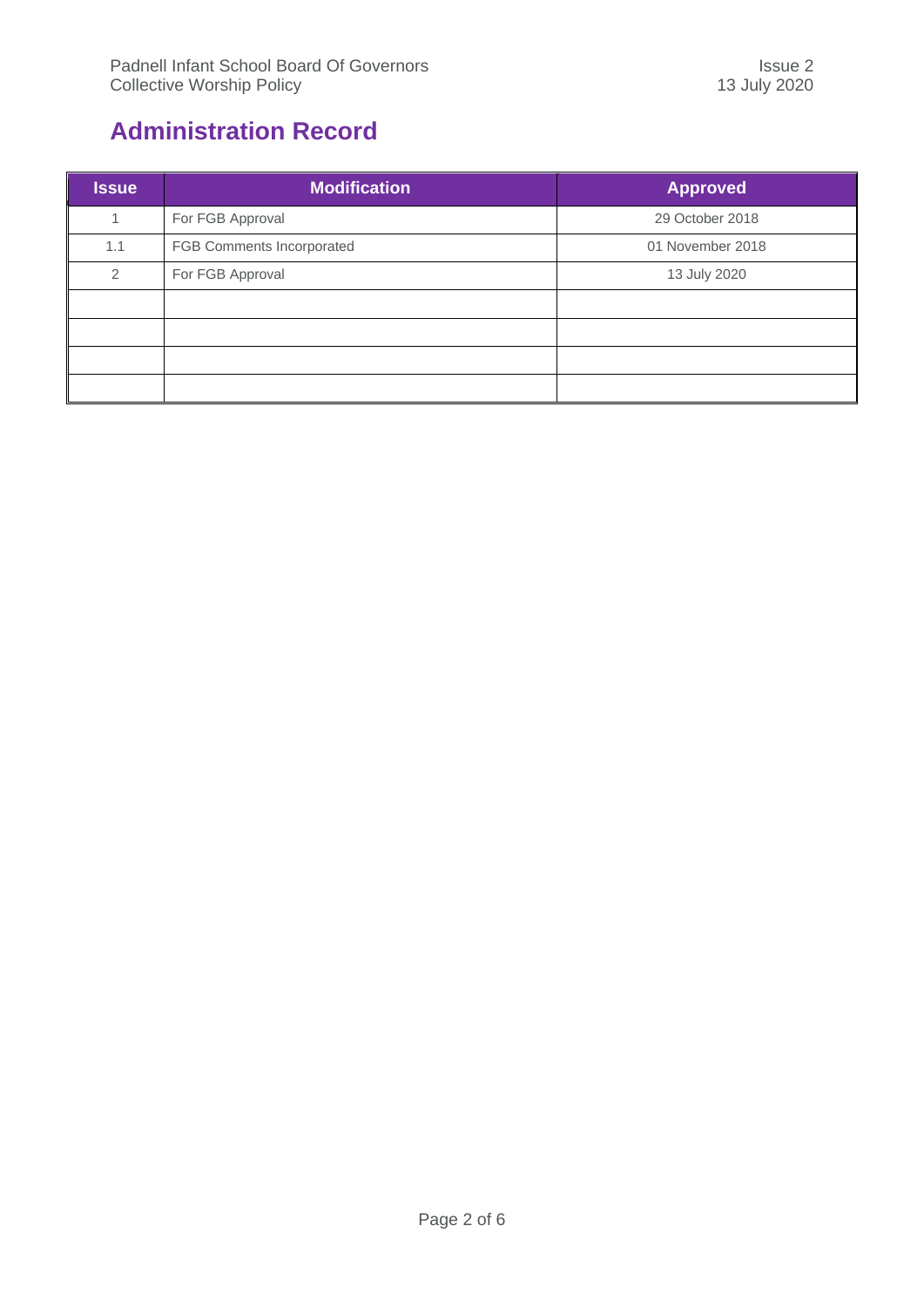## <span id="page-2-0"></span>**Contents Page**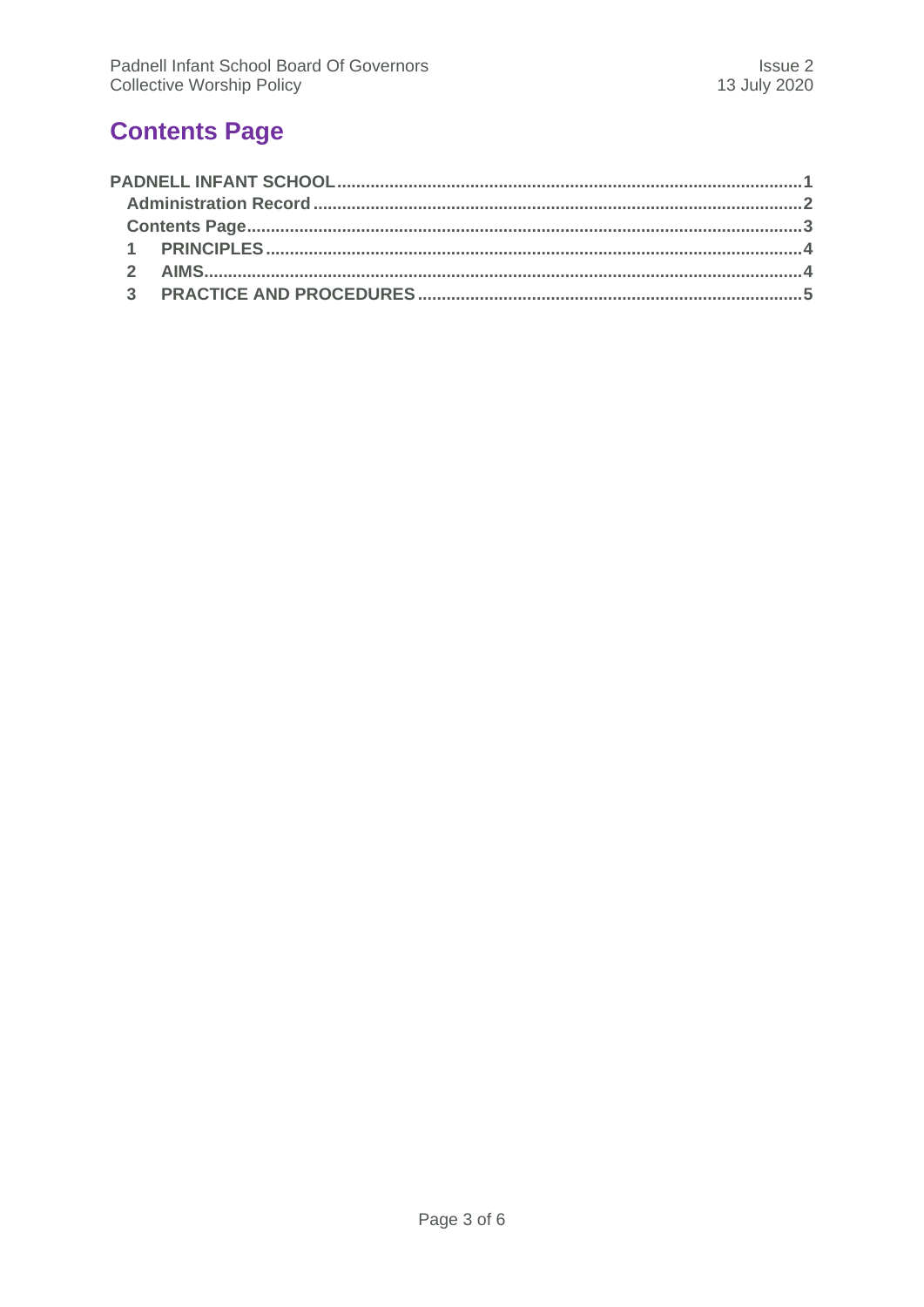#### <span id="page-3-0"></span>**1 PRINCIPLES**

- a. As a school we follow the requirements of the 1988 Education Reform Act.
- b. We have taken into account the Hampshire Collective Worship in Schools Guidelines.
- c. Collective Worship is an integral part of the broad and balanced curriculum to which all our children are entitled.
- d. Collective Worship in school is open to all staff and pupils and no assumptions are made about their personal commitment. Although we value Collective Worship, we recognise that parents have the right to withdraw their children from acts of Collective Worship. A request in writing to the Headteacher is required. Our policy on Collective Worship will be available to any parent who requests more information.
- e. Whilst awareness of other religious traditions and beliefs may be raised, we recognise that the proper place for fuller exploration of these issues is in Religious Education.
- f. We interpret "Worship" as: a time of reflection and stillness where we gather together to share experiences, celebrate life and acknowledge the existence of a greater power or divine being.

### <span id="page-3-1"></span>**2 AIMS**

- a. To provide an opportunity for Spiritual, Moral, Social and Cultural development.
- b. To create a feeling of Community, built on mutual respect.
- c. To put aside a time for:
	- *i) Sharing experiences and feelings i.e. being aware of own and sensitive to those of others;*
	- *ii) Reflection and stillness - a quiet time set apart from the general hustle and bustle of the school day;*
	- *iii) Celebrating things held to be of worth - both within the school community and in the wider world.*
- d. To develop:
	- *i) A knowledge of Christian values, beliefs, celebrations and patterns of worship.*
	- *ii) An awareness of other beliefs, traditions, cultures and patterns of worship.*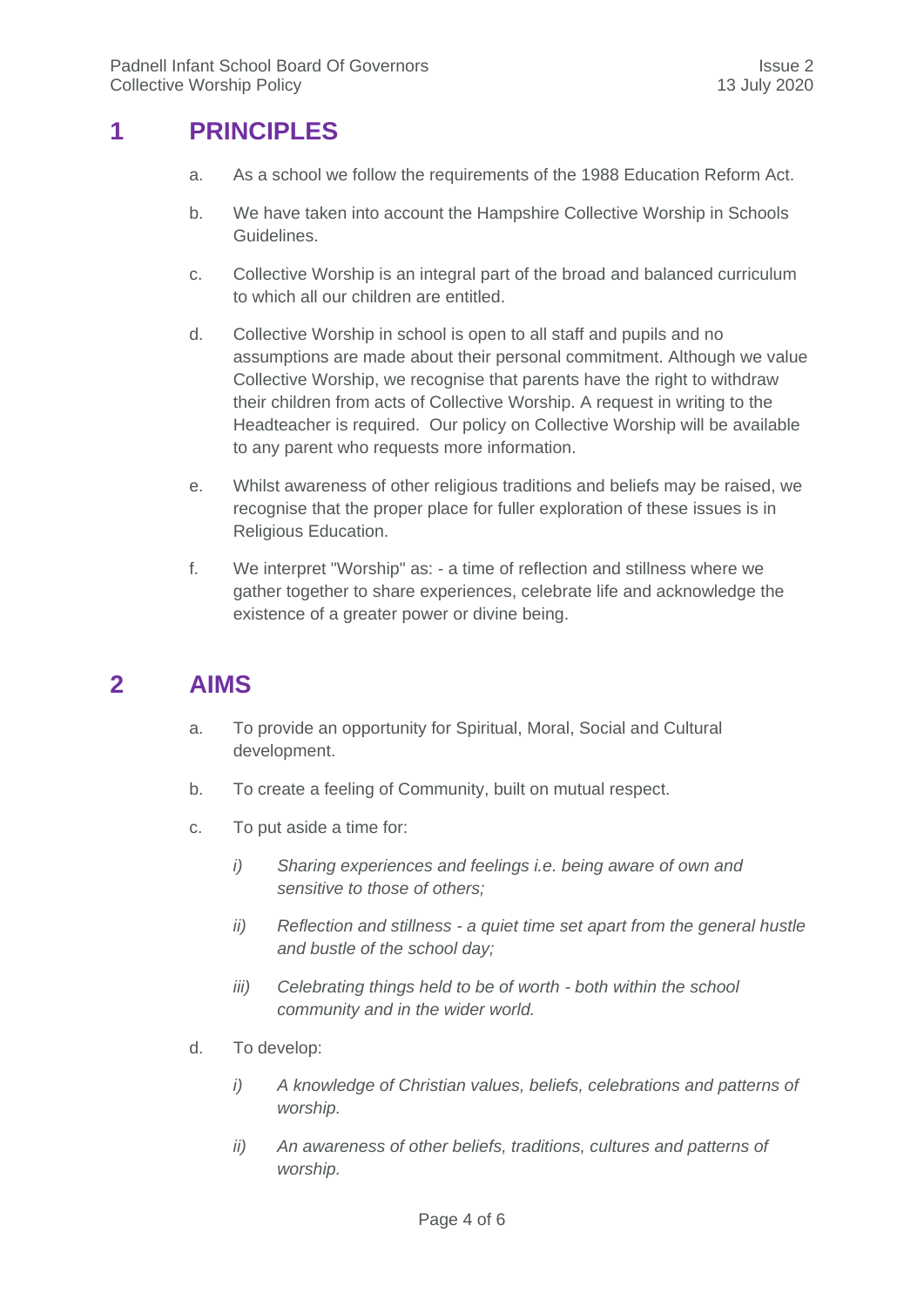#### <span id="page-4-0"></span>**3 PRACTICE AND PROCEDURES**

- a. The majority of acts of Collective Worship will be based on the broad principles and values of Christianity. The majority of themes explored will be appropriate to pupils whatever their background or personal beliefs, whether Christian or otherwise.
- b. A collective act of worship should provide opportunities to:
- Focus on a particular issue by providing a stimulus:
- **Encourage reflection on the theme;**
- Respond in a variety of ways, such as; prayers, singing, movement, drama, experiencing stillness or thinking time.
- c. We would like to develop a sense of reverence over a period of time through the recognition of the importance of the occasion when we meet to affirm and celebrate the worthiness of the values which are of central importance to our community.
- 3.1.2 The whole school meets in the hall for Collective Worship on Monday, Wednesday, Thursday, and Friday. There will be a class Collective Worship on a Tuesday.
- 3.1.3 A certain amount of flexibility must be allowed to meet unexpected changes in year group and school timetables. On days where it is not possible to hold Collective Worship in the hall if possible will take place in the classroom.
- 3.1.4 Reception children will initially meet in small groups in the classroom and will be integrated into whole school Collective Worship when deemed appropriate.
- 3.1.5 Collective Worship is, in general, led by a member of the Senior Leadership Team. There will be times when the Reverend from the local church and other visitors will lead or take part in collective acts of worship.
- 3.1.6 Children who are withdrawn from Collective Worship at their parent's request, will be supervised, by a member of staff (i.e. learning support assistant).
- 3.1.7 There are a variety of methods of presentation that may be used in Collective Worship. These include:
	- Stories;
	- Poems;
	- Artefacts;
	- Pictures;